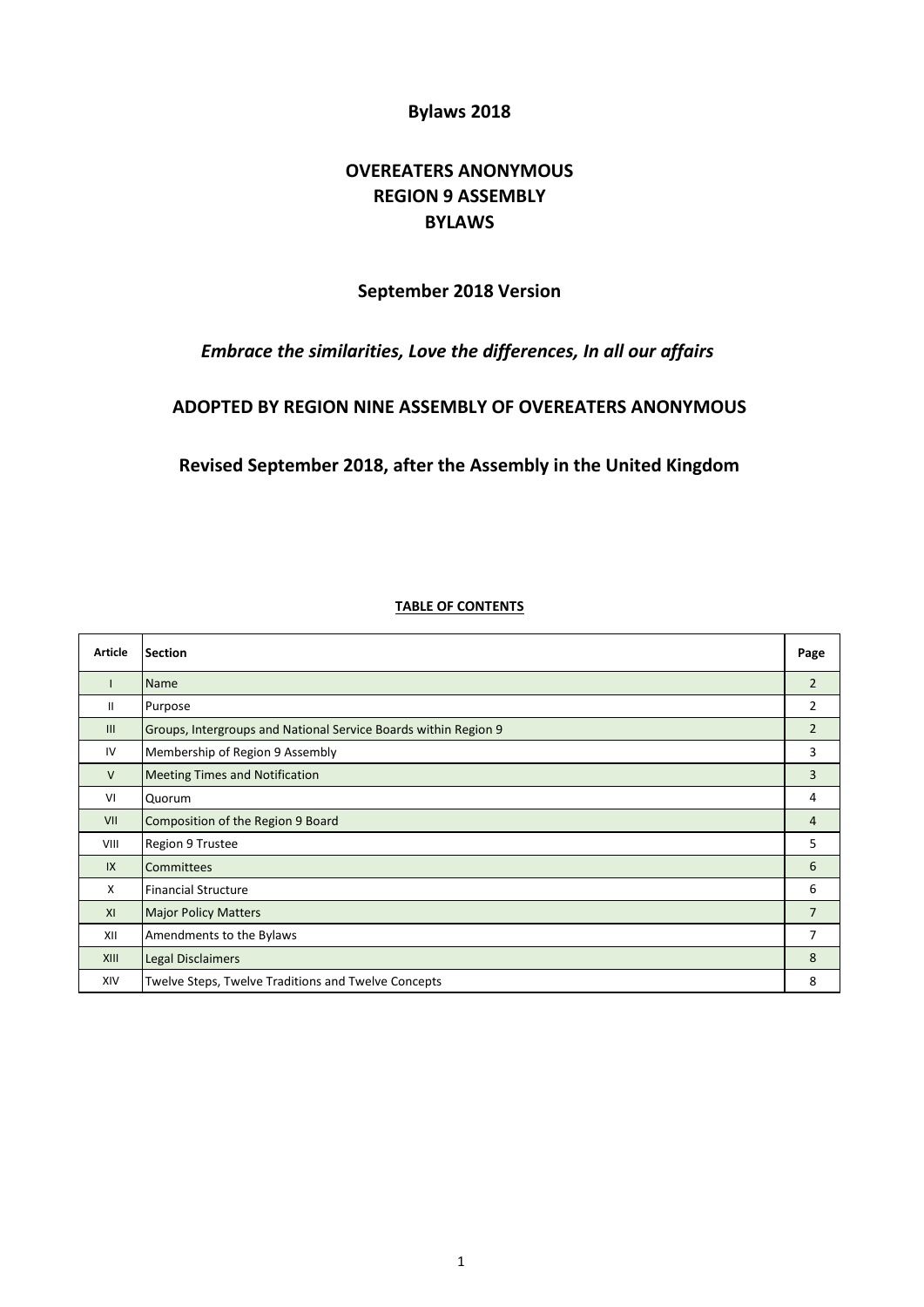#### **BYLAWS OF OVEREATERS ANONYMOUS REGION 9 ASSEMBLY**

| ı              | <b>ARTICLE I - NAME</b>                                                                                                                                   |
|----------------|-----------------------------------------------------------------------------------------------------------------------------------------------------------|
| $\mathbf{1}$   | Section 1                                                                                                                                                 |
|                | The name of this organisation shall be the Region 9 Assembly of Overeaters Anonymous.                                                                     |
| Ш              | <b>ARTICLE II - PURPOSE</b>                                                                                                                               |
| $\mathbf{1}$   | Section 1                                                                                                                                                 |
|                | The purpose of the Region 9 Assembly shall be to carry the OA message within Region 9 to the still suffering compulsive                                   |
|                | overeater - wherever they live and whatever language they speak.                                                                                          |
| $\overline{2}$ | <b>Section 2</b>                                                                                                                                          |
|                | The responsibilities to fulfill this purpose shall include:                                                                                               |
| 2a             | Administering and co-ordinating OA activities common to the various Groups, Intergroup and National/Language Service<br>Boards comprising its membership. |
|                | Establishing and maintaining a regional office mailing address to facilitate communication between Region 9 and the various                               |
| 2 b            | groups, Intergroups, National/Language Service Boards, OA worldwide, and the World Service Office.                                                        |
| 2c             | Promoting OA unity within the widely differing cultures and languages included in Region 9.                                                               |
| 2 d            | Furthering the OA programme in accordance with the Twelve Steps and the Twelve Traditions and the Twelve Concepts of                                      |
|                | Overeaters Anonymous Inc. - Subpart B, Article I and II and III.                                                                                          |
| Ш              | <b>ARTICLE III - GROUPS, INTERGROUPS AND NATIONAL SERVICE BOARDS WITHIN REGION 9</b>                                                                      |
| 1              | <b>Section 1</b>                                                                                                                                          |
|                | The Definition of a Group.                                                                                                                                |
| 1 a            | The points that define an Overeaters Anonymous Group are listed in OA Inc Bylaws, Subpart B Article V, Section 1 Overeaters                               |
|                | Anonymous Groups.V, Section 1 Overeaters Anonymous Groups.                                                                                                |
| 1 b            | These points shall define an Overeaters Anonymous group:                                                                                                  |
| 1 b (i)        | As a Group, they meet to practice the Twelve Steps and Twelve Traditions of Overeaters Anonymous, guided by the Twelve                                    |
|                | Concepts of OA Service.                                                                                                                                   |
| 1 b (ii)       | All who have the desire to stop eating compulsively are welcome in the group.                                                                             |
| 1 b iii)       | No member is required to practice any actions in order to remain a member or to have a voice (share at a meeting).                                        |
| 1 b (iv)       | As a Group they have no affiliation other than Overeaters Anonymous.                                                                                      |
| 1 b (v)        | It has affiliated as an Overeaters Anonymous group by registering with the World Service Office.                                                          |
| $\overline{2}$ | <b>Section 2</b><br>The Composition of an Intergroup.                                                                                                     |
|                | Two (2) or more Groups may form an Intergroup for the purpose of servicing and representing the Groups of which they are                                  |
| 2a             | composed and acting as the guardian of the Twelve Steps, Twelve Traditions and Twelve Concepts of OA Service. Each                                        |
|                | Intergroup should be composed of groups within its geographical proximity.                                                                                |
|                | Each State/Province may have at least one Intergroup. In a State/Province having only one Group, that Group may function                                  |
| 2 <sub>b</sub> | as an Intergroup.                                                                                                                                         |
| 2c             | To establish that an Intergroup is registered, the World Service Register shall be used.                                                                  |
| 3              | <b>Section 3</b>                                                                                                                                          |
|                | The Definition of a National/Language Service Board.                                                                                                      |
|                | A National/Language Service Board shall be a duly registered service body with the purpose of dealing with issues that                                    |
| 3a             | require a combination of membership and financial resources of Intergroups and Groups in a country/countries. The                                         |
|                | National/Language Service Board shall serve and be responsible and accountable to these Groups and Intergroups.                                           |
| 3b             | To establish that a National/Language Service Board is registered, the World Service Register shall be used.                                              |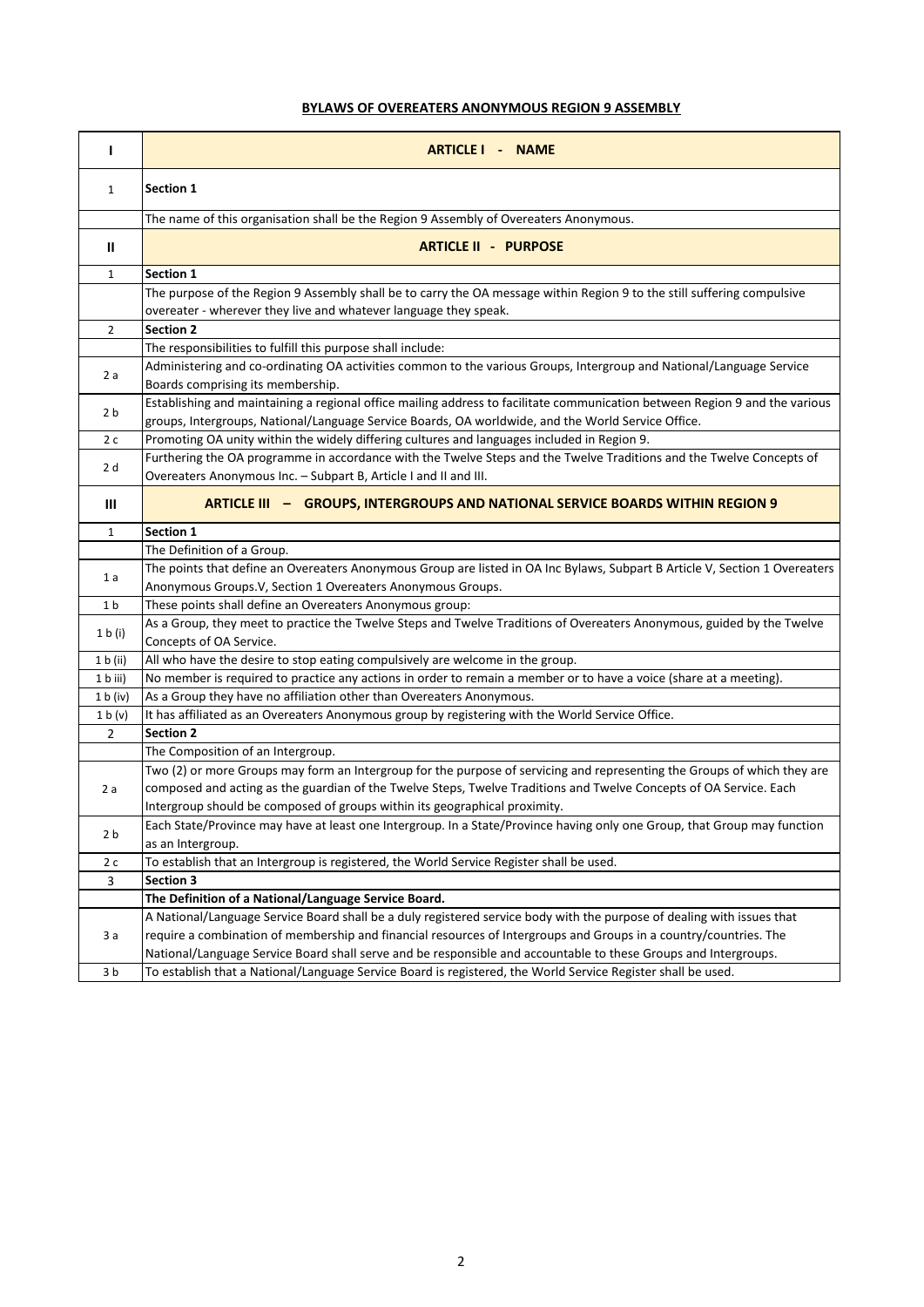| IV             | ARTICLE IV - MEMBERSHIP OF REGION 9 ASSEMBLY                                                                                      |
|----------------|-----------------------------------------------------------------------------------------------------------------------------------|
| $\mathbf{1}$   | Section 1                                                                                                                         |
|                | In accordance with the Bylaws of Overeaters Anonymous, Inc. Subpart B, Region 9 shall be composed of Africa, Europe,              |
|                | Middle East and Western Asia.                                                                                                     |
| $\overline{2}$ | <b>Section 2</b>                                                                                                                  |
| 2a             | <b>Section 2 a - Voting Membership</b>                                                                                            |
|                | The voting membership of the Assembly shall consist of:                                                                           |
|                | Representatives from Intergroups who are registered with the World Service Office and who are within the geographical             |
| 2 a (i)        | boundaries of Region 9.                                                                                                           |
|                | Representatives from National/Language Service Boards, who are registered with the World Service Office and who are               |
|                | within the geographical boundaries of Region 9. National/Language Service Boards shall not represent Intergroups which            |
| 2 a (ii)       | have sent representatives to the Assembly, however if all Intergroups are represented, the National/Language Service Board        |
|                | will still be entitled to one representative.                                                                                     |
| 2a (iii)       | Region 9 Board Members.                                                                                                           |
| 2 a (iv)       | The Chair shall not have a vote at the Assembly, except to break a tie and for elections.                                         |
| 2a(v)          | Committee Chairs, who are not Intergroup or National/Language Service Boards representatives.                                     |
|                | In the event of a Region 9 representative from a registered unaffiliated group receiving a voice as per Article IV Section 2 (II) |
|                | c) of these Bylaws, they may also be given a vote, subject to majority approval of the voting body. The proposed                  |
| 2 a (vi)       | representative should submit a written statement on why they are unaffiliated, if they plan to be affiliated in the future and if |
|                | they meet the representative requirements.                                                                                        |
| 2 b            | Section 2 b - Non-voting Membership                                                                                               |
|                | The non-voting membership of the Assembly shall consist of:                                                                       |
| 2 b (i)        | The Region 9 Trustee is entitled to a voice but no vote at the Assembly.                                                          |
| 2 b (ii)       | Region 9 OA members, who are not represented, are entitled to a voice but no vote at the Region 9 Assembly.                       |
|                | A representative from a registered unaffiliated group within Region 9 may be given a voice if they receive the majority           |
| 2 b (iii)      | approval of the voting body. Consideration may also be given to giving such a representative a vote - see Article IV Section 2    |
|                | (1) f) of these Bylaws.                                                                                                           |
| 2c             | Section 2 $c - V$ isitors                                                                                                         |
| 2 c (i)        | OA Visitors from Region 9 who already have a representative attending the Assembly from their service body will not be            |
|                | given a voice or a vote.                                                                                                          |
|                | The Region 9 Assembly is open to OA visitors from inside and outside Region 9. In order to be given consideration to speak at     |
| 2 c (ii)       | the Assembly, the visitor shall give prior notice to the Chair so that the item may be considered for the Agenda. Pertinent       |
|                | suggestions during the Assembly may be put in writing and handed to the Chair for consideration.                                  |
| 3              | Section 3 - Qualifications                                                                                                        |
| 3 a            | Each representative shall be elected by the Intergroup, National/Language Service Board or unaffiliated groups they serve.        |
| 3b             | The term of Region 9 representative shall be designated by their Intergroup, National/Language Service Boards or                  |
|                | unaffiliated Groups and each representative is always subject to recall by those who selected them.                               |
| 3 с            | Each representative should have a minimum of six (6) consecutive months of current abstinence and at least one (1) year           |
|                | service beyond group level.                                                                                                       |
| 4              | <b>Section 4 - Representatives</b>                                                                                                |
|                | Each member Intergroup, National/Language Service Board shall be entitled to one representative at the Region 9 Assembly.         |
|                | Intergroups, National/Language Service Boards serving more than 10 Groups shall be entitled to two representatives.               |
|                | Intergroups, National/Language Service Boards serving more than 50 Groups shall be entitled to three representatives.             |
|                |                                                                                                                                   |
| $\mathbf{V}$   | ARTICLE V - MEETING TIMES AND NOTIFICATION.                                                                                       |
| 1              | Section 1                                                                                                                         |
|                | Region 9 shall hold one Assembly per year.                                                                                        |
|                | A Region 9 Convention may also be held in conjunction with the Region 9 Assembly if the hosting Intergroup or                     |
|                | National/Language Service Board is in a position to do so.                                                                        |
| $\overline{2}$ | <b>Section 2</b>                                                                                                                  |
|                | Notification of this Assembly shall be emailed to all member groups, Intergroups, unaffiliated groups and National Service        |
|                | Boards at least six months prior to the date of the Assembly. The notification will include an invitation to the Assembly from    |
|                | the organising committee, the registration form to send a representative, a blank new business motion, and a blank new            |
|                | bylaws amendment motion, an application for financial assistance and a letter from the Region 9 Chair.                            |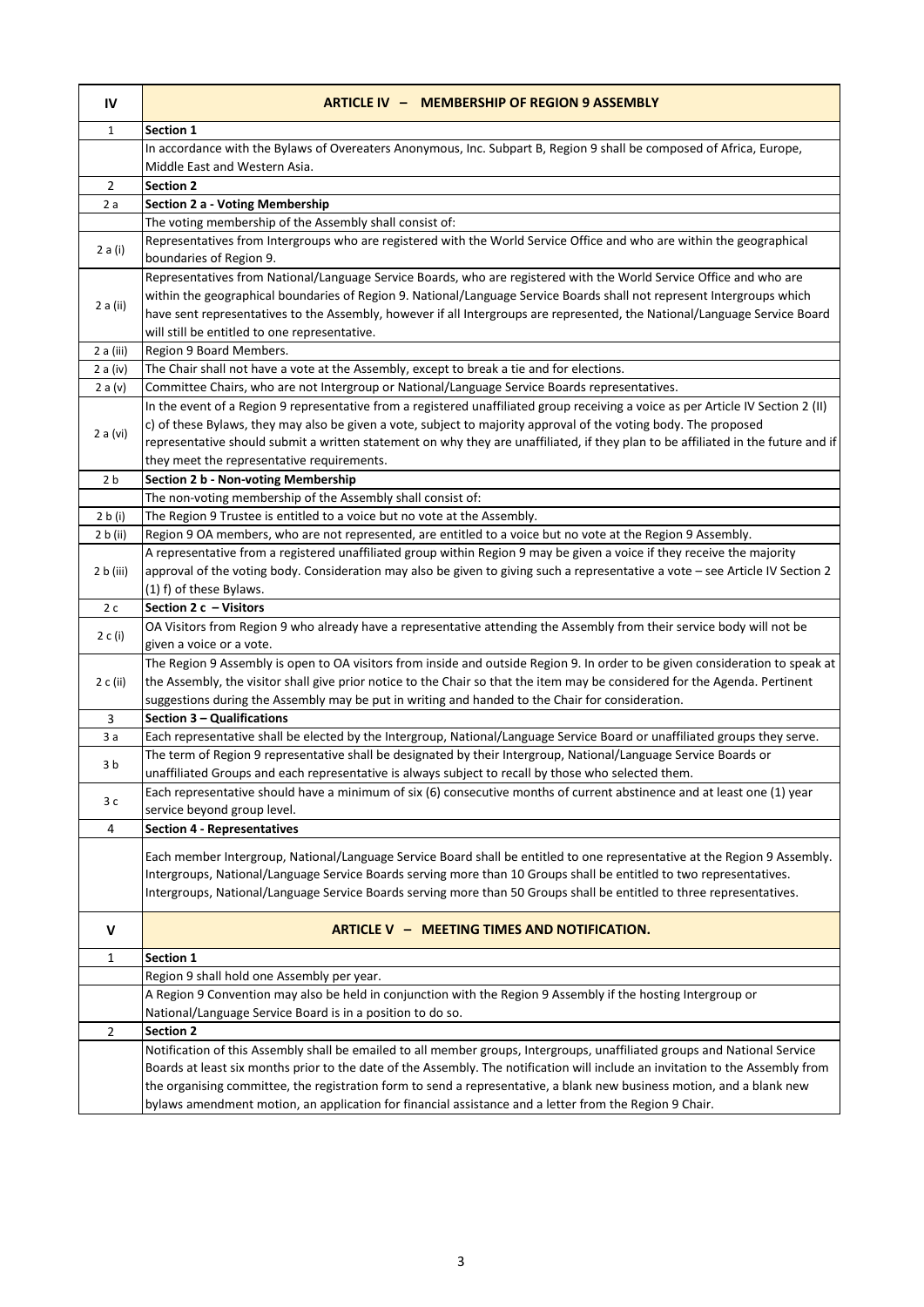| 3              | Section 3                                                                                                                                                                                                                                                                                                                                                                                                                                                                                                                                                                                                                                                                                                                                                                                                                                                                                                                                                                                                                                                                                                                                                     |
|----------------|---------------------------------------------------------------------------------------------------------------------------------------------------------------------------------------------------------------------------------------------------------------------------------------------------------------------------------------------------------------------------------------------------------------------------------------------------------------------------------------------------------------------------------------------------------------------------------------------------------------------------------------------------------------------------------------------------------------------------------------------------------------------------------------------------------------------------------------------------------------------------------------------------------------------------------------------------------------------------------------------------------------------------------------------------------------------------------------------------------------------------------------------------------------|
|                | Special meetings may be called at World Service functions other than those designated in Section 1 wherever Region 9<br>members are gathered. Such meetings are for the purpose of discussion and are not decision making unless emergency<br>business that affects Region 9 Assembly itself is brought to the floor. A positive vote of 2/3 of the delegates attending this<br>meeting will be required. Eighty per cent (80%) of the delegates Attending WSBC will constitute a quorum, providing there<br>are five countries of Region 9 present. The decision voted upon can be enforced right away and must be validated by a<br>majority vote at the next Region 9 assembly. If the emergency concerns the removal of an officer for reasons stated in<br>Region 9 Bylaws Article VII section 4b, 8 weeks prior to the WSBC, the Chair will inform, by registered letter, the officer<br>concerned; that a motion for his/her removal will be proposed at WSBC Region 9 Special Meeting; and that he/she is given<br>15 days to respond and explain his/her position. Six weeks before the WSBC, the Chair will send the motion to Assembly<br>members. |
| 4              | <b>Section 4</b>                                                                                                                                                                                                                                                                                                                                                                                                                                                                                                                                                                                                                                                                                                                                                                                                                                                                                                                                                                                                                                                                                                                                              |
|                | The material for the Assembly will be emailed at least sixty days prior to the Assembly to registered representatives and<br>invited visitors to the Assembly. The Agenda and materials for the Assembly, except for the list of attendants, will also be<br>placed on the Region 9 website.                                                                                                                                                                                                                                                                                                                                                                                                                                                                                                                                                                                                                                                                                                                                                                                                                                                                  |
| 5              | <b>Section 5</b>                                                                                                                                                                                                                                                                                                                                                                                                                                                                                                                                                                                                                                                                                                                                                                                                                                                                                                                                                                                                                                                                                                                                              |
|                | The Region 9 Assembly shall be conducted according to the current Robert's Rules of Order. The rules contained in the<br>current edition of Robert's Rules of Order Newly Revised shall govern this Region in all cases to which they are applicable and<br>in which they are not inconsistent with these Bylaws, the Overeaters Anonymous, Inc. Bylaws, Subpart B and any special<br>rules of order Region 9 may adopt. The Chair shall see that a book is available for ready reference, and if possible shall<br>appoint a parliamentarian.                                                                                                                                                                                                                                                                                                                                                                                                                                                                                                                                                                                                                |
| VI             | <b>ARTICLE VI - QUORUM</b>                                                                                                                                                                                                                                                                                                                                                                                                                                                                                                                                                                                                                                                                                                                                                                                                                                                                                                                                                                                                                                                                                                                                    |
|                |                                                                                                                                                                                                                                                                                                                                                                                                                                                                                                                                                                                                                                                                                                                                                                                                                                                                                                                                                                                                                                                                                                                                                               |
| $\mathbf{1}$   | Section 1                                                                                                                                                                                                                                                                                                                                                                                                                                                                                                                                                                                                                                                                                                                                                                                                                                                                                                                                                                                                                                                                                                                                                     |
|                | At a Region 9 Assembly, representatives from at least five countries shall constitute a quorum.                                                                                                                                                                                                                                                                                                                                                                                                                                                                                                                                                                                                                                                                                                                                                                                                                                                                                                                                                                                                                                                               |
| VII            | <b>ARTICLE VII - COMPOSITION OF REGION 9 BOARD</b>                                                                                                                                                                                                                                                                                                                                                                                                                                                                                                                                                                                                                                                                                                                                                                                                                                                                                                                                                                                                                                                                                                            |
| $\mathbf{1}$   | <b>Section 1- Composition</b>                                                                                                                                                                                                                                                                                                                                                                                                                                                                                                                                                                                                                                                                                                                                                                                                                                                                                                                                                                                                                                                                                                                                 |
|                | The Region 9 Board shall consist of a Chair, Secretary, Treasurer, and General Officer.                                                                                                                                                                                                                                                                                                                                                                                                                                                                                                                                                                                                                                                                                                                                                                                                                                                                                                                                                                                                                                                                       |
| $\overline{2}$ | Section 2 - Duties                                                                                                                                                                                                                                                                                                                                                                                                                                                                                                                                                                                                                                                                                                                                                                                                                                                                                                                                                                                                                                                                                                                                            |
|                | Duties of members of the Region 9 Board shall include but not be limited to the following:                                                                                                                                                                                                                                                                                                                                                                                                                                                                                                                                                                                                                                                                                                                                                                                                                                                                                                                                                                                                                                                                    |
|                | The Chair is responsible to see that a notification of the Assembly is emailed in accordance with Article $V -$ Section 2; to see<br>that Region 9 Intergroups, National/Language Service Boards are notified that amendments to these Bylaws should be sent in                                                                                                                                                                                                                                                                                                                                                                                                                                                                                                                                                                                                                                                                                                                                                                                                                                                                                               |
| 2a             | accordance with Article XII - Section 1; to prepare an agenda for the Assembly and see that the agenda is emailed in                                                                                                                                                                                                                                                                                                                                                                                                                                                                                                                                                                                                                                                                                                                                                                                                                                                                                                                                                                                                                                          |
|                | accordance with Article V - Section 4; to preside over the Assembly; and in accordance with the Bylaws of Overeaters                                                                                                                                                                                                                                                                                                                                                                                                                                                                                                                                                                                                                                                                                                                                                                                                                                                                                                                                                                                                                                          |
|                | Anonymous, Inc. - Subpart B is entitled to be a voting delegate to the annual World Service Business Conference.                                                                                                                                                                                                                                                                                                                                                                                                                                                                                                                                                                                                                                                                                                                                                                                                                                                                                                                                                                                                                                              |
| 2 b            | The Secretary is responsible for maintaining accurate minutes and records of all Region decisions and actions at the<br>Assembly. The Secretary must see that the Minutes are emailed when possible within 45 days of the Assembly to all<br>participants of the Assembly, unaffiliated groups in Region 9 and Service Bodies that have not sent a representative to the<br>Assembly. Any Service Body interested can ask the Region 9 Secretary for a copy of the Minutes by email.                                                                                                                                                                                                                                                                                                                                                                                                                                                                                                                                                                                                                                                                          |
| 2c             | The Treasurer is responsible for the finances of Region 9; and to see that the annual financial statements are mailed to all<br>members Intergroup and National/Language Service Boards.                                                                                                                                                                                                                                                                                                                                                                                                                                                                                                                                                                                                                                                                                                                                                                                                                                                                                                                                                                      |
| 2 d            | The General Officer shall assist other board members and perform the duties of any board position when required.                                                                                                                                                                                                                                                                                                                                                                                                                                                                                                                                                                                                                                                                                                                                                                                                                                                                                                                                                                                                                                              |
| 2 e            | In an emergency situation, approval of two members of the Region 9 Board is required to execute decisions deemed<br>necessary for Region 9 as a whole. Notification of such decision shall be sent within 45 days to all registered Groups,<br>Intergroup and National/Language Service Boards within Region 9.<br>For additional and a more detailed explanation of duties for Chair, Secretary and Treasurer refer to the Region 9 Principles &                                                                                                                                                                                                                                                                                                                                                                                                                                                                                                                                                                                                                                                                                                             |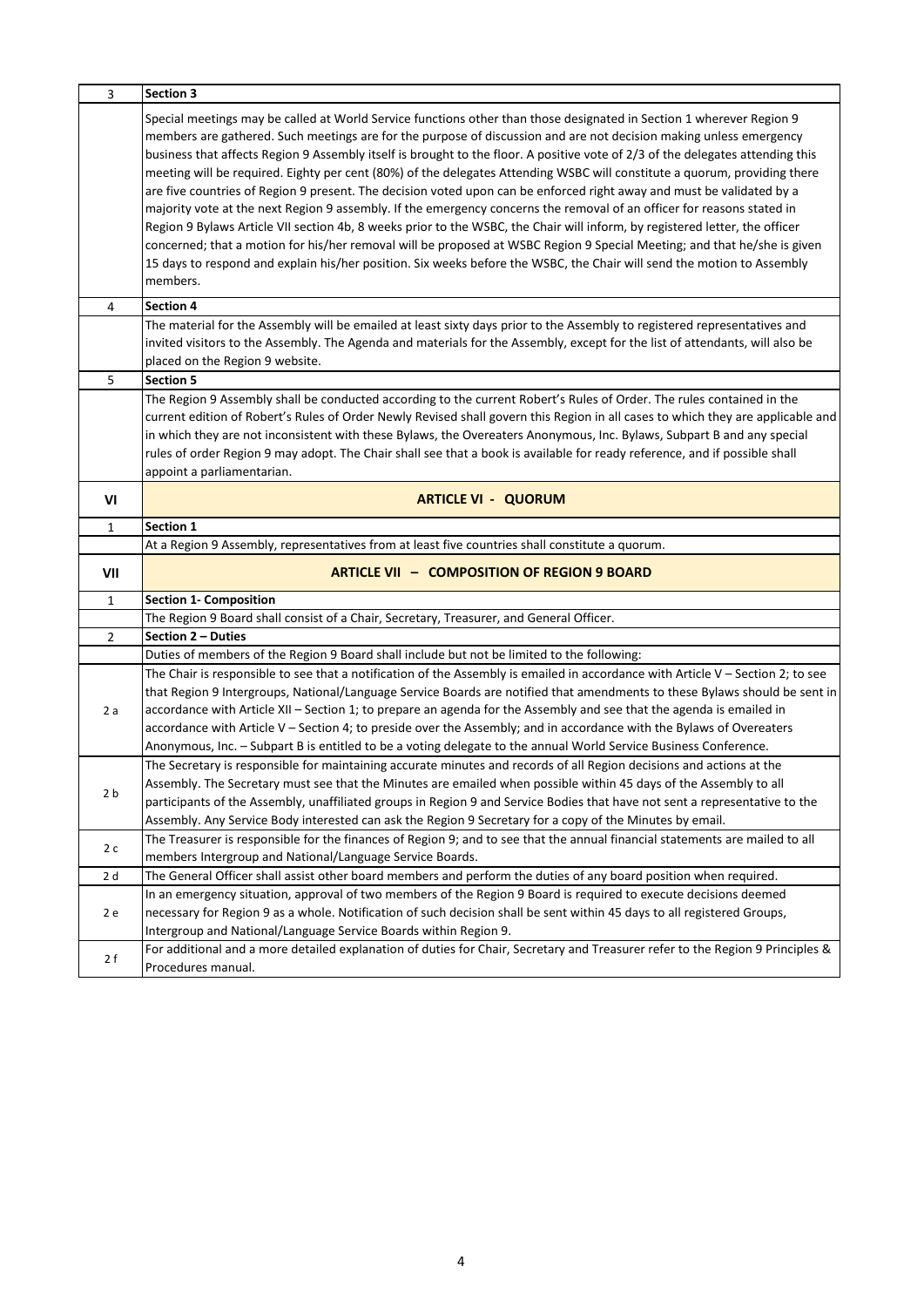| 3           | <b>Section 3- Elections</b>                                                                                                                                                                                                                                                                                                                                                                                                                                                                                                                                                                                                                                                                                                                                                                                                                                                                                                                                    |
|-------------|----------------------------------------------------------------------------------------------------------------------------------------------------------------------------------------------------------------------------------------------------------------------------------------------------------------------------------------------------------------------------------------------------------------------------------------------------------------------------------------------------------------------------------------------------------------------------------------------------------------------------------------------------------------------------------------------------------------------------------------------------------------------------------------------------------------------------------------------------------------------------------------------------------------------------------------------------------------|
| 3a          | Nominations and elections shall be held in each year at the Region 9 Assembly.                                                                                                                                                                                                                                                                                                                                                                                                                                                                                                                                                                                                                                                                                                                                                                                                                                                                                 |
| 3b          | To be eligible for election to membership of the Region 9 Board, a person must be present at the meeting and be an OA<br>member from Region 9. In addition a person standing for the office of Chair must have been a representative at a previous<br>Region 9 Assembly. To be elected, a member must receive a majority vote of the representatives present. In addition each<br>candidate for the Region Board shall have where possible at least one year of current abstinence and at least two years of<br>service beyond group level at the time of election. In the event of a candidate with these qualifications not being present a<br>candidate who has not these qualifications can be elected provided that they comply with ARTICLE IV - Section 3 c and can<br>demonstrate that they have a good record of service to the Fellowship, and faithful adherence to the Twelve Steps, Twelve<br>Traditions and guided by the Twelve Concepts of OA. |
| 3c          | Board members are elected for a term of two consecutive years in the same position.                                                                                                                                                                                                                                                                                                                                                                                                                                                                                                                                                                                                                                                                                                                                                                                                                                                                            |
| 3 d         | Board members are elected to serve for a two (2) year term. Board members should not serve more than two consecutive<br>terms in the same position. A member who has just completed eight (8) consecutive years of service may stand for re-<br>election only after an interval of two (2) years.                                                                                                                                                                                                                                                                                                                                                                                                                                                                                                                                                                                                                                                              |
| 3e          | Nominations for qualified nominees to the Region 9 Assembly may be made from the floor at the Assembly. Upon<br>nomination, the nominees shall be called upon to present their qualifications briefly to the Assembly.                                                                                                                                                                                                                                                                                                                                                                                                                                                                                                                                                                                                                                                                                                                                         |
| 3f          | Any vacated position may be temporarily filled by a representative on request of the Region 9 Chair at the Assembly with the<br>approval of the Region 9 representatives.                                                                                                                                                                                                                                                                                                                                                                                                                                                                                                                                                                                                                                                                                                                                                                                      |
| 3g          | Vacancies that occur during the term of office between Assemblies shall be filled by a person appointed by the Chair. In the<br>event that the position of Chair becomes vacant, the Secretary shall act as the Chair until the next Assembly with the<br>authority to perform all prescribed duties and responsibilities. In the event that the position of Secretary becomes vacant,<br>the Treasurer shall act as the Chair until the next Assembly with the authority to perform all prescribed Chair's duties and<br>responsibilities. All vacancies shall be filled by an election at the next Region 9 Assembly.                                                                                                                                                                                                                                                                                                                                        |
| 3 h         | Each officer of Region 9 who will be selected as a delegate or alternate for the World Service Business Conference should<br>comply with the requirements in the OA Inc. Bylaws, Subpart B, Article X, Section 3c 1. Current requirements are one (1) year<br>current abstinence and at least two (2) years of service beyond the group level.                                                                                                                                                                                                                                                                                                                                                                                                                                                                                                                                                                                                                 |
| 4           | Section 4 - Removal of Officers                                                                                                                                                                                                                                                                                                                                                                                                                                                                                                                                                                                                                                                                                                                                                                                                                                                                                                                                |
| 4 a         | Any Officer may be removed for cause by a 2/3 vote of the representatives attending Region 9 Assembly.                                                                                                                                                                                                                                                                                                                                                                                                                                                                                                                                                                                                                                                                                                                                                                                                                                                         |
| 4 b         | The failure to perform the duties and responsibilities of such an officer, as enumerated in the Region 9 Bylaws, Article VII,<br>Section 2 may constitute cause for removal.                                                                                                                                                                                                                                                                                                                                                                                                                                                                                                                                                                                                                                                                                                                                                                                   |
| 4 c         | 8 weeks prior to Assembly, by registered letter, the Chair will inform the officer concerned that a motion for his/her removal<br>will be proposed at Assembly and that he/she is given 15 days to respond and explain his/her position. 4 to 6 weeks prior to<br>Assembly, the Chair will send the motion to Assembly members.                                                                                                                                                                                                                                                                                                                                                                                                                                                                                                                                                                                                                                |
| 4 d         | The vote may be enforced right away.                                                                                                                                                                                                                                                                                                                                                                                                                                                                                                                                                                                                                                                                                                                                                                                                                                                                                                                           |
| <b>VIII</b> | <b>ARTICLE VIII - REGION 9 TRUSTEE</b>                                                                                                                                                                                                                                                                                                                                                                                                                                                                                                                                                                                                                                                                                                                                                                                                                                                                                                                         |
| 1           | <b>Section 1- Nomination and Selection</b>                                                                                                                                                                                                                                                                                                                                                                                                                                                                                                                                                                                                                                                                                                                                                                                                                                                                                                                     |
|             | The Region 9 Trustee is elected at the World Service Business Conference. Nominees for this position should reside within<br>Region 9, have been endorsed by Region 9 and must be members of OA who meet the requirement of the Overeaters<br>Anonymous, Inc. Bylaws - Subpart B. The Region Trustee serves Overeaters Anonymous as a whole as a member of the<br>Board of Trustees and maintains liaison between the Board of Trustees and Region 9.                                                                                                                                                                                                                                                                                                                                                                                                                                                                                                          |
| 2           | <b>Section 2- Endorsement Procedure</b>                                                                                                                                                                                                                                                                                                                                                                                                                                                                                                                                                                                                                                                                                                                                                                                                                                                                                                                        |
| 2a          | The Region 9 Assembly will endorse the candidacy of up to 3 Trustee Nominees.                                                                                                                                                                                                                                                                                                                                                                                                                                                                                                                                                                                                                                                                                                                                                                                                                                                                                  |
| 2 b         | Trustee Nominees should forward their original World Service Trustee Application Forms to the Region 9 Chair to arrive 1<br>month prior to the Region 9 Assembly in the year prior to the Region 9 Trustee Election.                                                                                                                                                                                                                                                                                                                                                                                                                                                                                                                                                                                                                                                                                                                                           |
| 2c          | Up to three nominees may be voted for.                                                                                                                                                                                                                                                                                                                                                                                                                                                                                                                                                                                                                                                                                                                                                                                                                                                                                                                         |
| 2 d         | To be eligible for election, each nominee must appear before the representatives at the Region 9 Assembly and there<br>address the assembled representatives for three to five minutes and answer questions from the floor.                                                                                                                                                                                                                                                                                                                                                                                                                                                                                                                                                                                                                                                                                                                                    |
| 2 e         | A ballot shall take place at the Region 9 Assembly. All voting members attending the Region 9 Assembly shall be entitled to a<br>vote. The Chair and Secretary will independently tabulate the results and confer. The three nominees receiving the highest<br>number of votes will have their original application endorsed and returned to them by 15th January. Unsuccessful nominees<br>will also have their forms returned by this date.                                                                                                                                                                                                                                                                                                                                                                                                                                                                                                                  |
| 2 f         | Nominees who are endorsed will receive reimbursement of their costs for their expenses in attending World Service Business<br>Conference (WSBC) as agreed by the Assembly in the budget. Nominations who are endorsed may be attending WSBC in<br>another capacity and thus may not require separate funding by the Region.                                                                                                                                                                                                                                                                                                                                                                                                                                                                                                                                                                                                                                    |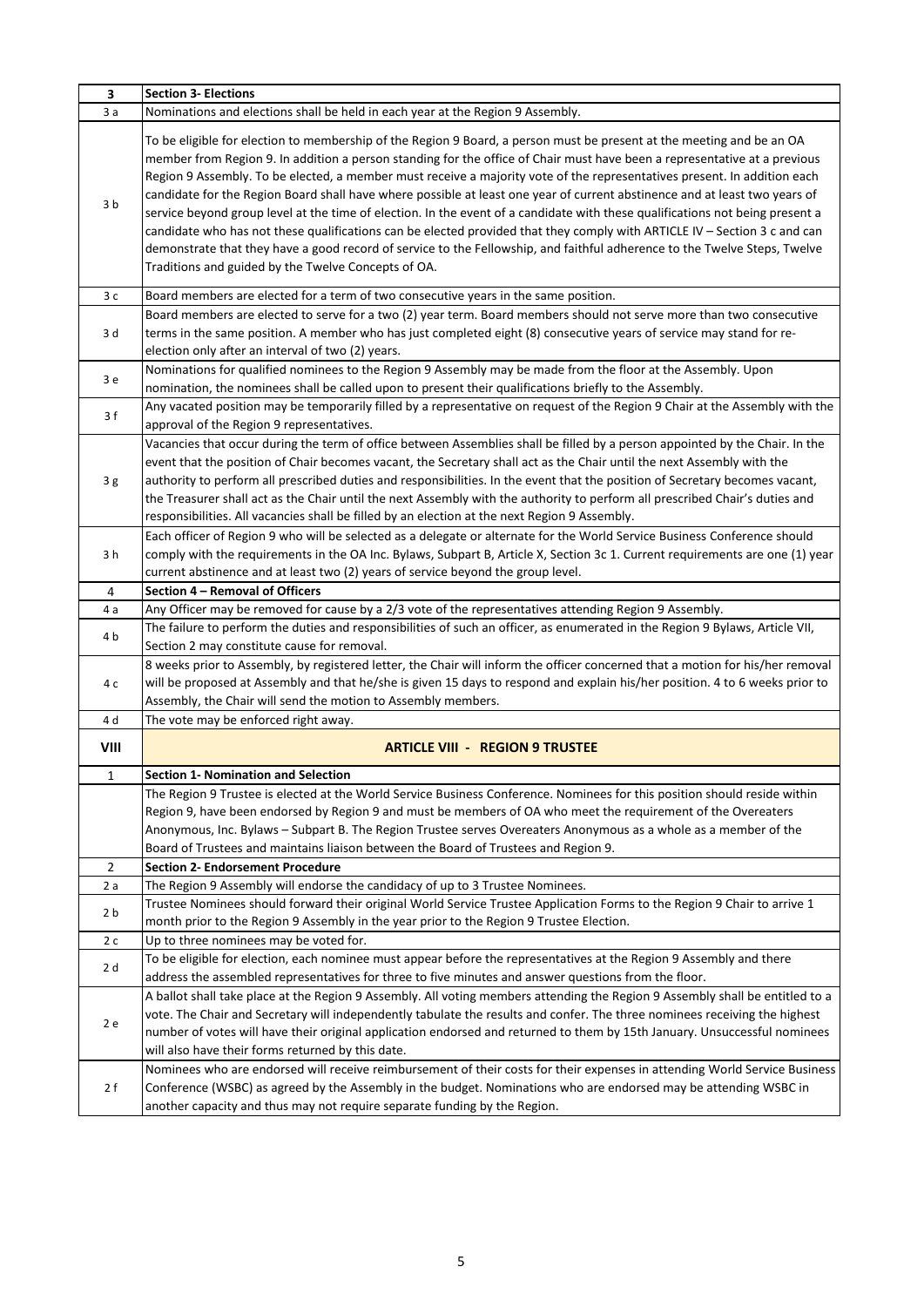| 3              | Section 3 – Nomination and Selection of Region 9 Trustee where no application has been received, the deadline for                                                                     |
|----------------|---------------------------------------------------------------------------------------------------------------------------------------------------------------------------------------|
|                | submission has passed or a vacancy occurs mid term                                                                                                                                    |
| 3 a            | In the event that either:                                                                                                                                                             |
| 3 a (i)        | WSBC nominations are due for the position of Region 9 Trustee and no application has been received by Region 9, or                                                                    |
| 3 a (ii)       | A vacancy for the position of Region 9 Trustee occurs outside the deadline for submissions for applications for the position,<br>or                                                   |
| 3 a (iii)      | A vacancy occurs mid-term;                                                                                                                                                            |
|                | the following actions will be taken to fill the vacancy of Region 9 Trustee:                                                                                                          |
| 3 a (iv)       | The Region 9 Board will solicit applications from Region 9 Service Bodies.                                                                                                            |
| 3a(v)          | The Region 9 Board will consider only those applicants meeting all requirements for Region Trustee as outlined by the Bylaws<br>of Overeaters Anonymous, Inc., Subpart B, Article IX, |
| 3 a (vi)       | A majority vote of the Region 9 Board will constitute affirmation of the applicant(s).                                                                                                |
|                | Notification of outcome of the vote by the Region 9 Board shall be made to Region 9 Service Bodies, the Board of Trustees                                                             |
| 3b             | and World Service Office.                                                                                                                                                             |
| IX             | <b>ARTICLE IX - COMMITTEES</b>                                                                                                                                                        |
| $\mathbf{1}$   | Section 1                                                                                                                                                                             |
|                | The Region 9 Board and/or the Region 9 Representatives shall appoint Committees that are deemed necessary for the<br>purpose of the Region 9 Assembly.                                |
| $\overline{2}$ | Section 2 - Duties                                                                                                                                                                    |
|                | Committee Chairs are responsible for coordinating the activities of their Committees, chairing Committee meetings, and                                                                |
|                | reporting to the Region 9 Assembly and Board when appropriate. Committee Chairs shall furnish a written activity report to                                                            |
|                | the annual Region 9 Assembly.                                                                                                                                                         |
| 3              | Section 3 - Election of Committee Chairs.                                                                                                                                             |
| 3a             | Nominations and elections shall be held when a committee chair position is vacant at the Region 9 Assembly.                                                                           |
| 3 b            | To be eligible for election, a person must be present at the meeting and an OA member from Region 9.                                                                                  |
| 3 c            | To be elected, a member must receive a majority vote of the representatives present.                                                                                                  |
| 3 d            | Committee Chairs are elected for a two year term. Committee Chairs should not serve more than two consecutive terms.                                                                  |
| 3 e            | Nominations for qualified nominees may be made from the floor at the Assembly. Upon nomination, the nominees shall be                                                                 |
|                | called upon to present their qualifications briefly to the Assembly.                                                                                                                  |
| 3f             | Any vacated position may be temporarily filled by a representative on request of the Region 9 Chair at the Assembly with the                                                          |
|                | approval of the Region 9 representatives.                                                                                                                                             |
| 3g             | Vacancies that occur during the term of office between Assemblies shall be filled by a person approved by the Chair.                                                                  |
| 4              | Section 4 - Banker Duties                                                                                                                                                             |
|                | The role of Banker is to deal with the bank and physical banking activities in the UK: copy and forward bank statements to                                                            |
|                | the Region 9 Chair and Treasurer; liaise with the Treasurer; report annually to the Region 9 Assembly in written format, and                                                          |
|                | comply with any further details of the banking role as outlined in the P & P.                                                                                                         |
| 5              | <b>Section 5 - Qualifications of Banker</b>                                                                                                                                           |
|                | To be eligible the nominees for the position of Banker shall have where possible at least one year of current abstinence and                                                          |
|                | at least two years of service beyond group level at the time of election. In the event of a candidate with these qualifications                                                       |
|                | not being present a candidate who does not have these qualifications can be elected provided that they comply with ARTICLE                                                            |
|                | IV - Section 3 c and can demonstrate that they have a good record of service to the Fellowship, and faithful adherence to the                                                         |
|                | Twelve Steps, Twelve Traditions and Twelve Concepts of OA.                                                                                                                            |
| X              | <b>ARTICLE X - FINANCIAL STRUCTURE</b>                                                                                                                                                |
| 1              | <b>Section 1</b>                                                                                                                                                                      |
| 1 a            | The activities of Region 9 shall be financed primarily by the contributions of its member Groups, Intergroups and                                                                     |
|                | National/Language Service Boards.                                                                                                                                                     |
| 1 b            | Region 9 may accept donations from OA members, Groups, Intergroups and other service bodies, conforming with the                                                                      |
|                | general principles of Overeaters Anonymous.                                                                                                                                           |
| 1 c            | A secondary source of financial income to Region 9 may be from such occasional projects or activities as may be authorised                                                            |
|                | by the Region 9 Board.                                                                                                                                                                |
| 1 d            | All proceeds over and above expenses from the Region 9 Convention shall be designated for Region 9.                                                                                   |
| 1 e            | The Region 9 representatives shall not accept the responsibility, trusteeship, or enter into the distribution of funds set up                                                         |
|                | outside the Region 9 Board.                                                                                                                                                           |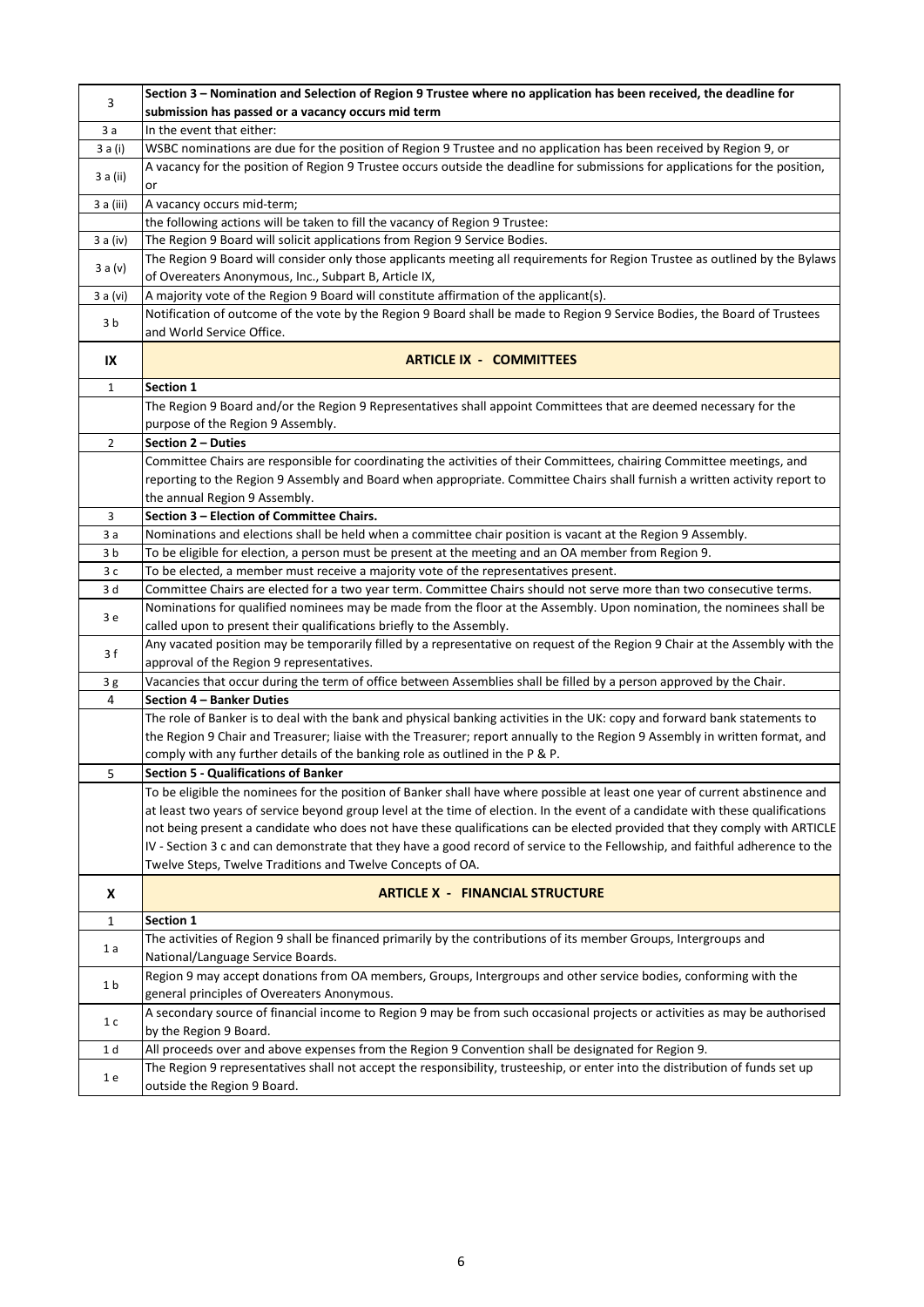| 1 f            | Region 9 funds shall be banked in one or more countries designated by the Region 9 Assembly. All financial transactions that<br>have not been approved by the Region 9 Assembly are subject to approval of three members of the Region 9 Board. This<br>must be interpreted as to include all unusual items or requests for payment in advance of expenditure.                                                                                                                                                                                                                                                                                                                                                                                                                                                                                                                                                                                                                  |
|----------------|---------------------------------------------------------------------------------------------------------------------------------------------------------------------------------------------------------------------------------------------------------------------------------------------------------------------------------------------------------------------------------------------------------------------------------------------------------------------------------------------------------------------------------------------------------------------------------------------------------------------------------------------------------------------------------------------------------------------------------------------------------------------------------------------------------------------------------------------------------------------------------------------------------------------------------------------------------------------------------|
| 1 <sub>g</sub> | Funds of Region 9 are primarily earmarked for use in operating costs.                                                                                                                                                                                                                                                                                                                                                                                                                                                                                                                                                                                                                                                                                                                                                                                                                                                                                                           |
|                | Where funds permit, Region 9 should have a prudent reserve equal to (1) years standard costs. The standard costs are to be<br>determined and updated annually by the Treasurer together with all other Board members, and included and explained in                                                                                                                                                                                                                                                                                                                                                                                                                                                                                                                                                                                                                                                                                                                             |
| 1 h            | the budget to be presented to Region 9 Assembly each year. The formula for setting the standard costs is to be reviewed by<br>the Board annually, and the Assembly every four years.                                                                                                                                                                                                                                                                                                                                                                                                                                                                                                                                                                                                                                                                                                                                                                                            |
| $\overline{2}$ | <b>Section 2</b>                                                                                                                                                                                                                                                                                                                                                                                                                                                                                                                                                                                                                                                                                                                                                                                                                                                                                                                                                                |
|                | The role of banker is a permanent service position within the Region 9 financial structure and a permanent feature of the                                                                                                                                                                                                                                                                                                                                                                                                                                                                                                                                                                                                                                                                                                                                                                                                                                                       |
| 2a             | financial management of Region 9, irrespective of whether the Treasurer does or does not reside in the United Kingdom.                                                                                                                                                                                                                                                                                                                                                                                                                                                                                                                                                                                                                                                                                                                                                                                                                                                          |
| 2 <sub>b</sub> | The role of banker is designated exclusively to a fellow who is a United Kingdom resident, due to the requirements of the UK                                                                                                                                                                                                                                                                                                                                                                                                                                                                                                                                                                                                                                                                                                                                                                                                                                                    |
|                | bank that is used for the primary Region 9 bank account.<br>Section 3 - Election of Banker                                                                                                                                                                                                                                                                                                                                                                                                                                                                                                                                                                                                                                                                                                                                                                                                                                                                                      |
| 3              | The following process is to be used for the election of position of Banker:                                                                                                                                                                                                                                                                                                                                                                                                                                                                                                                                                                                                                                                                                                                                                                                                                                                                                                     |
| 3a             | To be eligible for election of position of Banker, the person does not have to be present at the Assembly at which the                                                                                                                                                                                                                                                                                                                                                                                                                                                                                                                                                                                                                                                                                                                                                                                                                                                          |
|                | election is taking place, see Region 9 Policies and Procedures for guidelines on election.                                                                                                                                                                                                                                                                                                                                                                                                                                                                                                                                                                                                                                                                                                                                                                                                                                                                                      |
| 3 b            | To be elected as Banker, a member must receive a majority vote of the representatives present.                                                                                                                                                                                                                                                                                                                                                                                                                                                                                                                                                                                                                                                                                                                                                                                                                                                                                  |
| 3 c            | The position is elected for a two year term with elections in alternate years to that of the Treasurer's position and these                                                                                                                                                                                                                                                                                                                                                                                                                                                                                                                                                                                                                                                                                                                                                                                                                                                     |
|                | elections can be held in any year that the position is required.                                                                                                                                                                                                                                                                                                                                                                                                                                                                                                                                                                                                                                                                                                                                                                                                                                                                                                                |
| 3 d            | The Banker should serve for no more than four consecutive years.                                                                                                                                                                                                                                                                                                                                                                                                                                                                                                                                                                                                                                                                                                                                                                                                                                                                                                                |
|                | Nominations may be received from voting representatives present at the Region 9 Assembly at which the election is taking<br>place or from visitors to the Region 9 Assembly or a member of OA who is not in attendance. If the nominee is present they<br>shall be called upon to present their qualifications briefly to the Assembly. If the nominee is not present they may submit an                                                                                                                                                                                                                                                                                                                                                                                                                                                                                                                                                                                        |
| 3e             | application which will be read out to the Assembly. Alternatively, should anyone standing for the position of Banker not be<br>present at the assembly at which their nomination is taking place, it is preferable (if it can be arranged) if the nominee makes<br>themselves available for a live communication (e.g. by Skype) with the Assembly at the time of the election. The R9 board<br>will give instructions to all nominees for this position about the method and timing of this communication. If it is possible,<br>then the Assembly delegates should be able to ask questions of (and hopefully "see") the nominees to assist them in making<br>their decisions as to who to elect to this vital position. The election process will continue as normal if this method is not<br>possible.                                                                                                                                                                      |
| 3f             | If no applications are received at the Region 9 Assembly at which the election is required or if a vacancy occurs during the<br>term of office between Assemblies then the position can be filled by a person appointed by a majority vote of the Region 9<br>Board.                                                                                                                                                                                                                                                                                                                                                                                                                                                                                                                                                                                                                                                                                                            |
| 3g             | The bank will do a credit check on the elected candidate. Should the Banker fail the check a new banker must be found.                                                                                                                                                                                                                                                                                                                                                                                                                                                                                                                                                                                                                                                                                                                                                                                                                                                          |
| XI             | <b>ARTICLE XI - MAJOR POLICY MATTERS</b>                                                                                                                                                                                                                                                                                                                                                                                                                                                                                                                                                                                                                                                                                                                                                                                                                                                                                                                                        |
| $\mathbf{1}$   | Section 1                                                                                                                                                                                                                                                                                                                                                                                                                                                                                                                                                                                                                                                                                                                                                                                                                                                                                                                                                                       |
|                | Matters which relate to major policy affecting Overeaters Anonymous as a whole shall be referred to the Region 9 Trustee or<br>another member of the Overeaters Anonymous, Inc. World Service Board of Trustees.                                                                                                                                                                                                                                                                                                                                                                                                                                                                                                                                                                                                                                                                                                                                                                |
| XII            | <b>ARTICLE XII - AMENDMENTS TO THE BYLAWS.</b>                                                                                                                                                                                                                                                                                                                                                                                                                                                                                                                                                                                                                                                                                                                                                                                                                                                                                                                                  |
| $\mathbf{1}$   | Section 1                                                                                                                                                                                                                                                                                                                                                                                                                                                                                                                                                                                                                                                                                                                                                                                                                                                                                                                                                                       |
|                |                                                                                                                                                                                                                                                                                                                                                                                                                                                                                                                                                                                                                                                                                                                                                                                                                                                                                                                                                                                 |
| 1a             | These Bylaws, representing our table of organisation, may be amended by a two thirds majority of the voting body at the<br>annual Regional Assembly provided that representatives are present from at least five different countries within Region 9.<br>Proposed amendments should be submitted to the Region 9 Bylaws Committee at least ninety days before the Region 9<br>Assembly, and are to be submitted, in writing, by this committee to the Region 9 Chair at least seventy-five days before the<br>Region 9 Assembly.                                                                                                                                                                                                                                                                                                                                                                                                                                                |
| 1 b            | Any motions submitted to the Region 9 Chair and/or Region 9 Bylaws Committee ninety (90) days or more prior to the<br>annual Assembly, can only be submitted by a Region 9 Service Body or a Region 9 Committee.                                                                                                                                                                                                                                                                                                                                                                                                                                                                                                                                                                                                                                                                                                                                                                |
| 1 <sub>c</sub> | Upon receipt of notification from the World Service Office of amendments to OA, Inc. Bylaws adopted at the World Service<br>Business Conference, the Region 9 Board will evaluate the Region 9 Bylaws. In the event that the Board unanimously agrees<br>that an amendment and update to the Region 9 Bylaws is necessary to ensure the Region 9 Bylaws are not in conflict with<br>the OA Inc. Bylaws, then such updates are to be made by the Board itself and submitted to the World Service Office pursuant<br>to OA, Inc. Bylaws, Subpart B, Article VII, Section 4a. Notification of such updates is to be made to all Region 9 Service Bodies<br>within one month of the update being made. In the event that there is no unanimous agreement by the Board concerning the<br>amendment and update of the Region 9 Bylaws pursuant to amendments of the OA Inc Bylaws, then the update is to be<br>brought before the Region 9 Assembly for their consideration and vote. |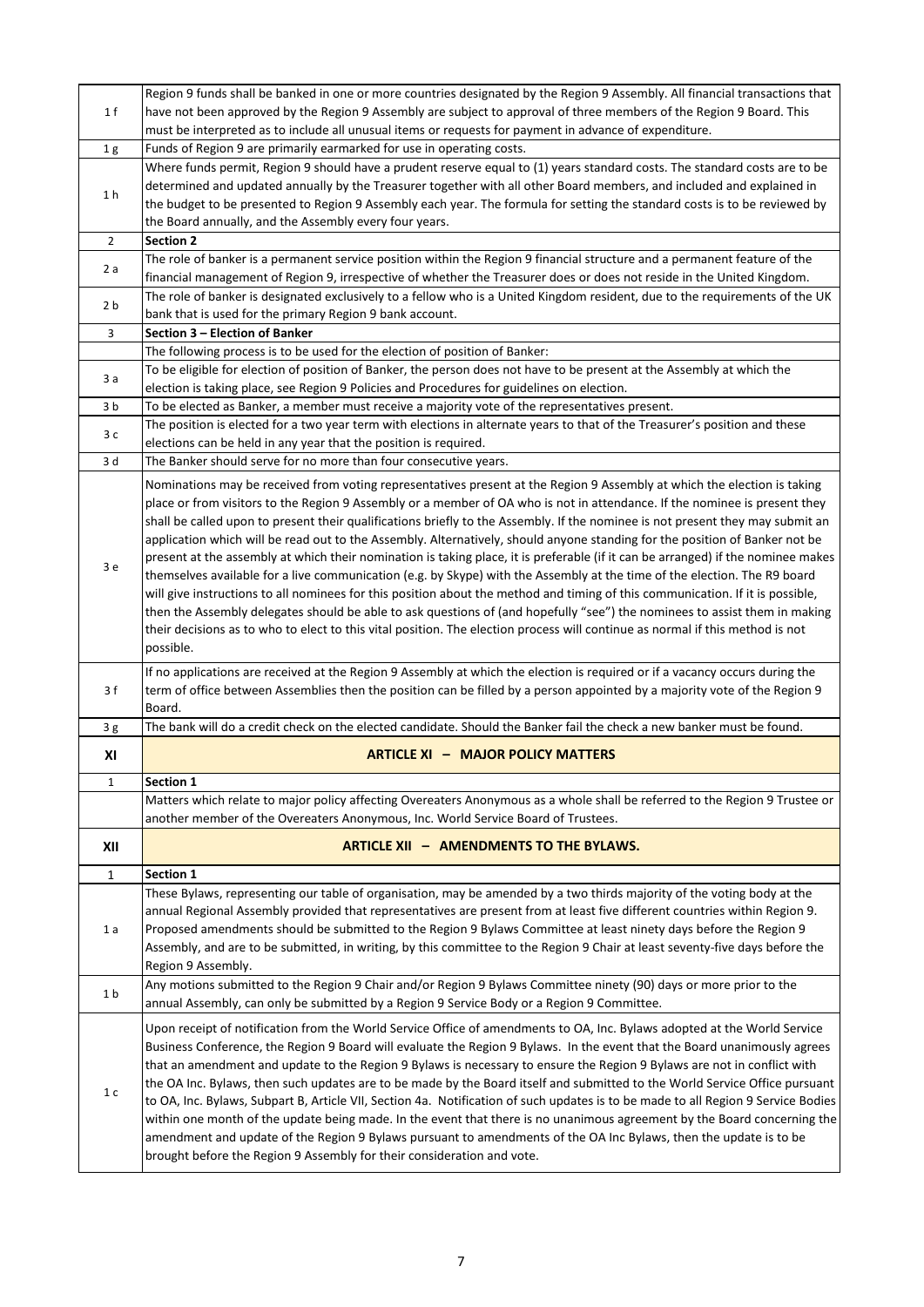| $\overline{2}$ | Section 2 - Emergency New Business                                                                                             |
|----------------|--------------------------------------------------------------------------------------------------------------------------------|
|                | Bylaw amendments, including items raised during the Assembly by a Committee, which have not been submitted to the              |
|                | Region Chair seventy-five days before the Assembly and which are considered to be of an emergency nature by the Region 9       |
|                | Board and the Bylaws Committee Chair may be voted on at the Assembly.                                                          |
| 3              | Section 3 - Amendments to The Twelve Steps Twelve Traditions, Twelve Concepts of Service                                       |
|                | Amendments to The Twelve Steps, Twelve Traditions, Twelve Concepts of Service of OA may only be made as per OA Inc.            |
|                | Bylaws Subpart B, Article XIV section I.                                                                                       |
| XIII           | <b>ARTICLE XIII - LEGAL DISCLAIMERS</b>                                                                                        |
| $\mathbf{1}$   | Section 1                                                                                                                      |
|                | All members of the Assembly and all members of local groups which are members of the Assembly shall be deemed to have          |
|                | expressly consented and agreed that, upon dissolution of the Assembly, whether voluntarily or involuntarily, the assets of     |
|                | the Assembly, when remaining in the hands of the Board, after all debts have been paid, shall be used for the purpose of       |
|                | Overeaters Anonymous as determined by the current Region 9 Board. In the event of there being no remaining Region Nine         |
|                | Board any remaining funds should go to the World Service Office of Overeaters Anonymous.                                       |
| $\overline{2}$ | <b>Section 2</b>                                                                                                               |
|                | No member of the Assembly or any member of any Intergroup or Group which is a member of the Assembly, and no Officer           |
|                | or member of a Committee or person connected with the Assembly or any other private individual shall receive at any time       |
|                | any earnings or pecuniary profit from the operations of the Assembly; provided that they shall not prevent the payment to      |
|                | any such person of such reasonable compensation for services rendered to or for the Assembly affecting any of its purposes     |
|                | as shall be entitled to share in the distribution of any of the assets upon the dissolution of the Assembly.                   |
| <b>XIV</b>     | <b>ARTICLE XIV - TWELVE STEPS, TWELVE TRADITIONS AND TWELVE CONCEPTS</b>                                                       |
|                | <b>TWELVE STEPS</b>                                                                                                            |
|                | 1. We admitted we were powerless over food - that our lives had become unmanageable.                                           |
|                | 2. Came to believe that a Power greater than ourselves could restore us to sanity.                                             |
|                | 3. Made a decision to turn our will and our lives over to the care of God as we understood Him.                                |
|                | 4. Made a searching and fearless moral inventory of ourselves.                                                                 |
|                | 5. Admitted to God, to ourselves and to another human being the exact nature of our wrongs.                                    |
|                | 6. Were entirely ready to have God remove all these defects of character.                                                      |
|                | 7. Humbly asked Him to remove our shortcomings.                                                                                |
|                | 8. Made a list of all persons we had harmed, and became willing to make amends to them all.                                    |
|                | 9. Made direct amends to such people wherever possible, except when to do so would injure them or others.                      |
|                | 10. Continued to take personal inventory and when we were wrong promptly admitted it.                                          |
|                | 11. Sought through prayer and meditation to improve our conscious contact with God, as we understood Him, praying only         |
|                | for knowledge of His will for us and the power to carry that out.                                                              |
|                | 12. Having had a spiritual awakening as the result of these Steps, we tried to carry this message to compulsive overeaters     |
|                | and to practice these principles in all our affairs.                                                                           |
|                | <b>TWELVE TRADITIONS</b>                                                                                                       |
|                | 1. Our common welfare should come first; personal recovery depends upon OA unity.                                              |
|                | 2. For our group purpose there is but one ultimate authority - a loving God as He may express Himself in our group             |
|                | conscience. Our leaders are but trusted servants; they do not govern.                                                          |
|                | 3. The only requirement for OA membership is a desire to stop eating compulsively.                                             |
|                | 4. Each group should be autonomous except in matters affecting other groups or OA as a whole.                                  |
|                | 5. Each group has but one primary purpose - to carry its message to the compulsive overeater who still suffers.                |
|                | 6. An OA group ought never endorse, finance or lend the OA name to any related enterprise, lest problems of money              |
|                | property and prestige divert us from our primary purpose.                                                                      |
|                | 7. Every OA group ought to be fully self-supporting, declining outside contributions.                                          |
|                | 8. Overeaters Anonymous should remain forever non-professional, but our service centers may employ special workers.            |
|                | 9. OA, as such, ought never be organized; but we may create service boards or committees directly responsible to those they    |
|                | serve.                                                                                                                         |
|                | 10. Overeaters Anonymous has no opinion on outside issues; hence the OA name ought never be drawn into public                  |
|                | controversy.                                                                                                                   |
|                | 11. Our public relations policy is based on attraction rather that promotion; we need always maintain personal anonymity at    |
|                | the level of press, radio, films, television and other public media of communication.                                          |
|                | 12. Anonymity is the spiritual foundation of all these Traditions, ever reminding us to place principles before personalities. |